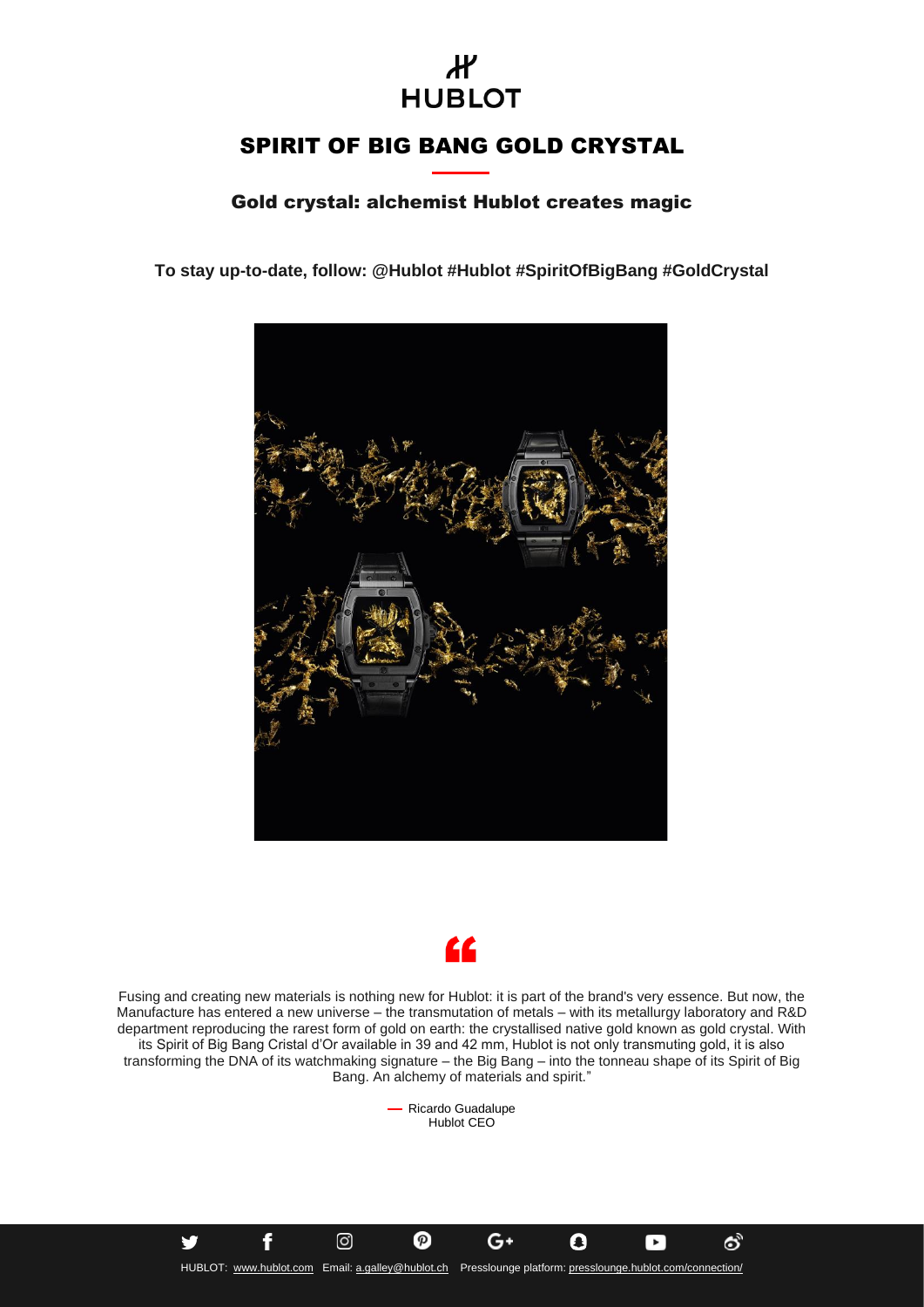## Ж **HUBLOT**

**It is often said that what Nature creates cannot be reproduced, as natural processes require both time and a complexity which are beyond the realms of human endeavour. Once again, Hublot has made the impossible possible by transmuting gold into its rarest and most exclusive form: gold crystal. This form of gold is unique, since it is impossible to reproduce two identical gold crystals. Beyond the fascination that gold has exerted on man since the dawn of time, it embodies everything that makes Hublot so distinctive: materials, minerals, metals; their fusion and their transformation into new forms of expression, unique and quite unexpected. An alchemy expressed both in the transmutation of the raw material and in the chemistry created by the spirit of the watch itself. This is the Spirit of Big Bang Gold Crystal.**

### **The mysteries of gold crystal**

Hublot invites you into the heart of a unique form of expertise, into the mysteries of the most precious and fascinating metal, as well as one of the oldest, born as the universe was created during the Big Bang, 13.8 billion years ago.

The natural crystallisation of gold dates back tens of millions of years, to the time when the mountain ranges were formed. It was in these crevices in the earth that jets of pressurised heated water extracted the gold, redepositing it within seams in the rocks. As the rocks eroded, these seams were carried away by rain and water and deposited in the beds of rivers, creating nuggets of gold. On rare occasions, the right natural conditions would allow the gold to remain in its natural state: gold crystals, the rarest form of gold on earth.

A true alchemist for our times, Hublot has now mastered a unique technique allowing natural crystallisation to be reproduced almost exactly. By heating the purest 24-carat gold to its melting point of 1064.18 degrees Celsius, its atoms are vaporised into a gaseous mixture before interlocking as the temperature is lowered, forming an open angular structure. Thousands of small crystals join together to create an architecture which is random, unique, and impossible to reproduce. The most perfect of these crystals are then carefully selected, with no more than 20% of the crystals produced making the grade.

### **A gold and lacquered dial**

The expert hands of the master dial-maker apply the gold crystals to a black dial covered with a fine layer of transparent lacquer; the manufacturing process took this craftsman a year to research and develop, and the application must be undertaken in a controlled atmosphere to ensure no air bubbles can form on the surface. It takes around twenty layers of lacquer to encapsulate the gold crystals, and the dial is then polished to render the lacquer invisible, and perfectly smooth and uniform.

### **Spirit of Big Bang Gold Crystal**

f

<u>ଟ</u>

The Spirit of Big Bang is Hublot's tonneau-shaped watch, and it adopts all of the design codes of the iconic Big Bang: the six H-shaped screws on the bezel, the lugs either side of the case, the overmoulded rubber screw-down crown decorated with the iconic H, the sandwich type construction. To provide a perfect contrast with the gold of the crystals, the Spirit of Big Bang Cristal d'Or's case is covered in black ceramic and paired with a black alligator strap stitched onto rubber. Available in 39 and 42 mm, it will display the time for 50 hours without any winding of its Caliber HUB1710 automatic mechanical movement.

**When Hublot gold sets the tone and rewrites the rules, the result is pure alchemy.** 

G+

Ω

×

යි

の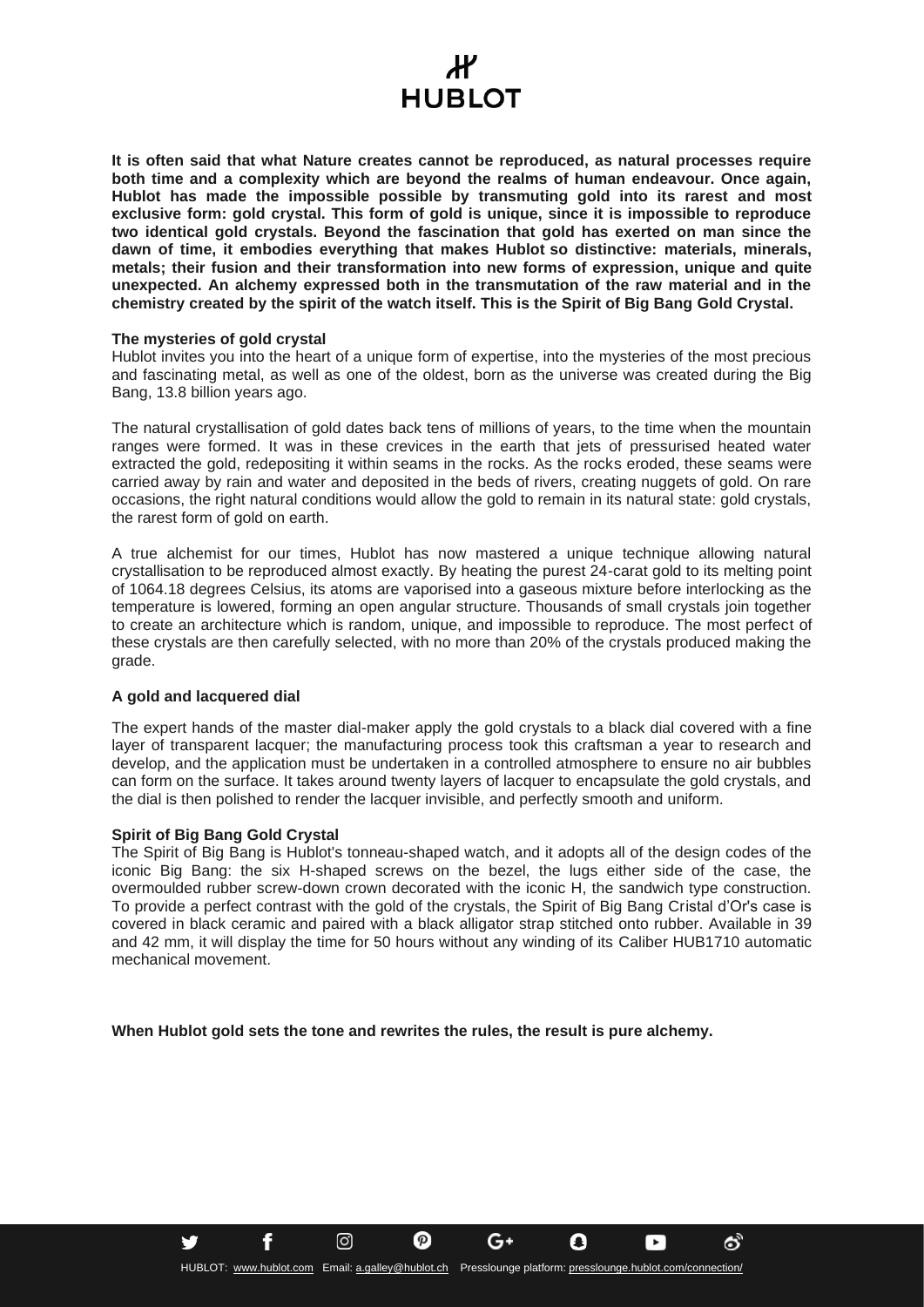# Ж **HUBLOT**

### HUBLOT

Founded in Switzerland in 1980, HUBLOT is defined by its innovation, which began with the highly original combination of gold and rubber. This "Art of Fusion" stems from the imagination of its visionary Chairman, Jean-Claude Biver, and has been driven forward by CEO Ricardo Guadalupe since 2012.

The release of the iconic, multi-award-winning Big Bang in 2005 paved the way for new flagship collections (Classic Fusion, Spirit of Big Bang), with complications ranging from the simple to the highly sophisticated, establishing the extraordinary DNA of the Swiss watchmaking house and ensuring its impressive growth.

Keen to preserve its traditional and cutting-edge expertise, and guided by its philosophy to "Be First, Different and Unique", the Swiss watchmaker is consistently ahead of the curve, through its innovations in materials (scratch-resistant Magic Gold, ceramics in vibrant colours, sapphire), and the creation of Manufacture movements (Unico, Meca-10, Tourbillon).

HUBLOT is fully committed to creating a Haute Horlogerie brand with a visionary future: a future which is fused with the key events of our times (FIFA World Cup™, UEFA Champions League™, UEFA EURO™) and the finest ambassadors our era has to offer (Chiara Ferragni, Pelé, Kylian Mbappé, Usain Bolt, Novak Djokovic).

Discover the HUBLOT universe at our network of boutiques located in key cities across the globe: Geneva, Paris, London, New York, Hong Kong, Dubai, Tokyo, Singapore, Zurich and at HUBLOT.com.

G+

Q

 $\blacktriangleright$ 

යි

の

f

<u>ଟ</u>